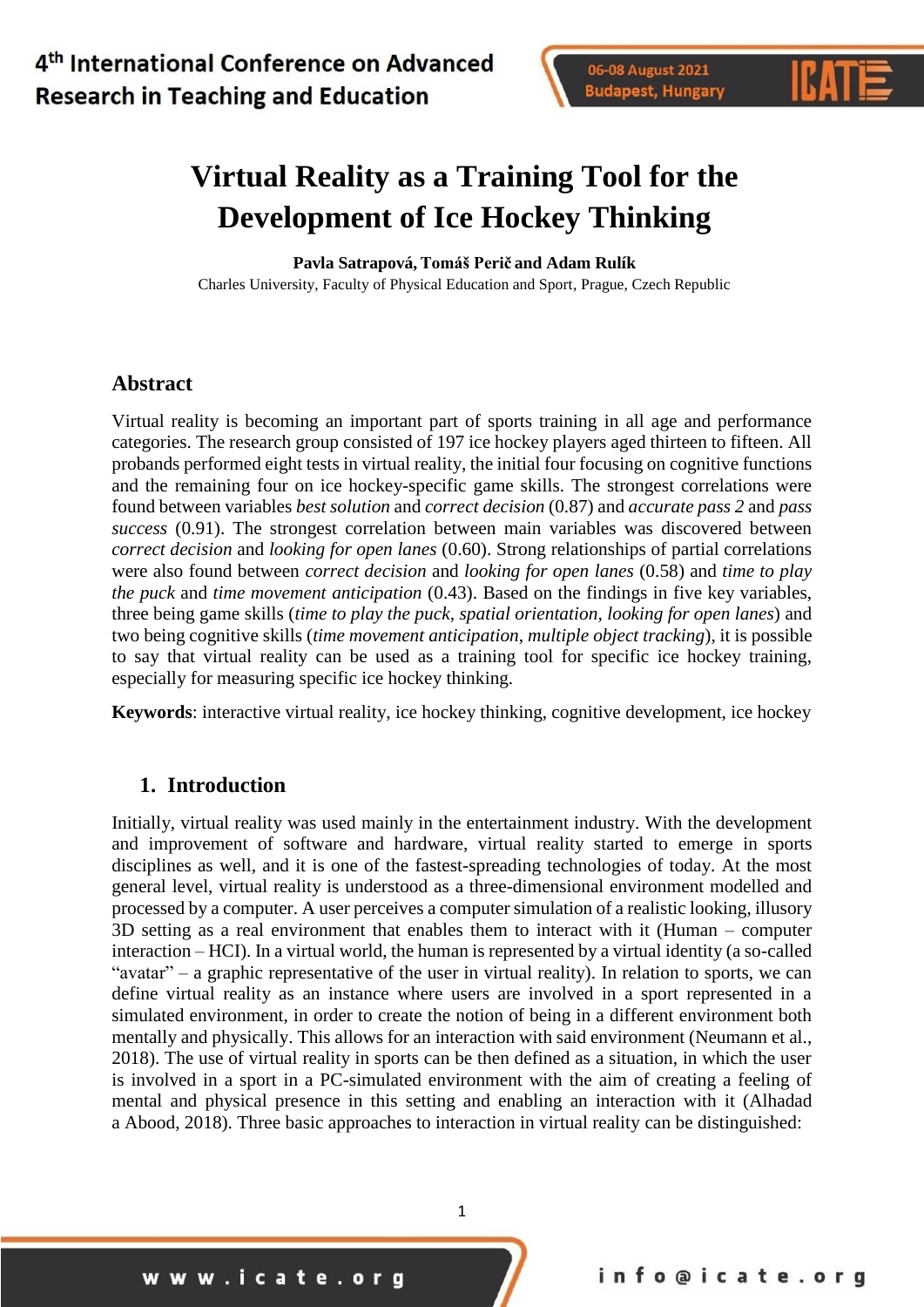

- a) **Passive** The user cannot change or affect anything. An example can be watching a movie or reading a book.
- b) **Active –** The user has the possibility to affect their own movement, but cannot shape and affect the environment. A typical example is a 360° video where the athlete goes through e.g. opponent's game variants in sports matches.
- c) **Interactive**  The user can form the surrounding world, take objects in hands and work with them. An example can be exercises for technique or cognitive processes development.

In sports training, the mainly used forms are active and interactive.

There are three main advantages of virtual reality in sports.

- 1. The first advantage stated by Bideau et al. (2010) is that in a virtual reality setting, the subject (a forward) and a virtual object (a "simulated" defender) can interact while the experimenter is managing and editing the type of information the player (tested subject) can see in any given moment.
- 2. The second advantage lies in the possibility to control and optimize all factors affecting player's decisions. This ensures that each run is completely reproducible.
- 3. The last advantage is a real-time observation of tested subject's head movement during the testing. Thanks to this, scientists can update player's virtual view in real time, which helps to improve player's feelings in reality. Images in virtual reality are stereoscopic and provide the player with a significant depth of information. Due to these reasons, player's behaviour and perception in virtual reality is much closer to their behaviour and perception in the real world (Bideau et al.. 2010).

In 2003, a study by Bideau et al. enabled to validate virtual reality as a way to examine (test) preliminary reactions (anticipation responses) of elite handball players. Other authors that wanted to use virtual reality in their study, this time regarding football players, were Craig et al. (2006).

If we want to use virtual reality for improvements in sport performance or for movement anticipation, we need to better understand the "perception-action cycle" that the athlete makes. A video recording does not enable this due to its own limits. In other words, it does not allow going into depth and analysing the perception cycle. Thanks to a more thorough utilization of virtual reality, a study of Bideau et al. (2010) focused on the effect of perception on a movement selection (reaction; the movement that the player performs), and how these choices affect perception afterwards. The authors examined which perceptual information is important. After that, they created a framework of situations, which they used for two studies:

- 1) The first situation involved only a perception in rugby to evaluate and detect a misleading movement of a forward.
- 2) The second situation required a perception of action in handball. The task performed was to analyse the reaction of a goalkeeper to a different trajectory of the ball (perception).

These two case studies prove advantages of virtual reality for a better understanding of the "perception cycle", and thus enable to analyse the sport performance.

The use and settings of virtual reality technology for analysing sport performance involved three steps.

1) The first step was capturing the motion of an athlete in particular sport. Not only are these actions useful for animations in virtual reality, they also provide a comparison of subject's movement in real world and in virtual reality.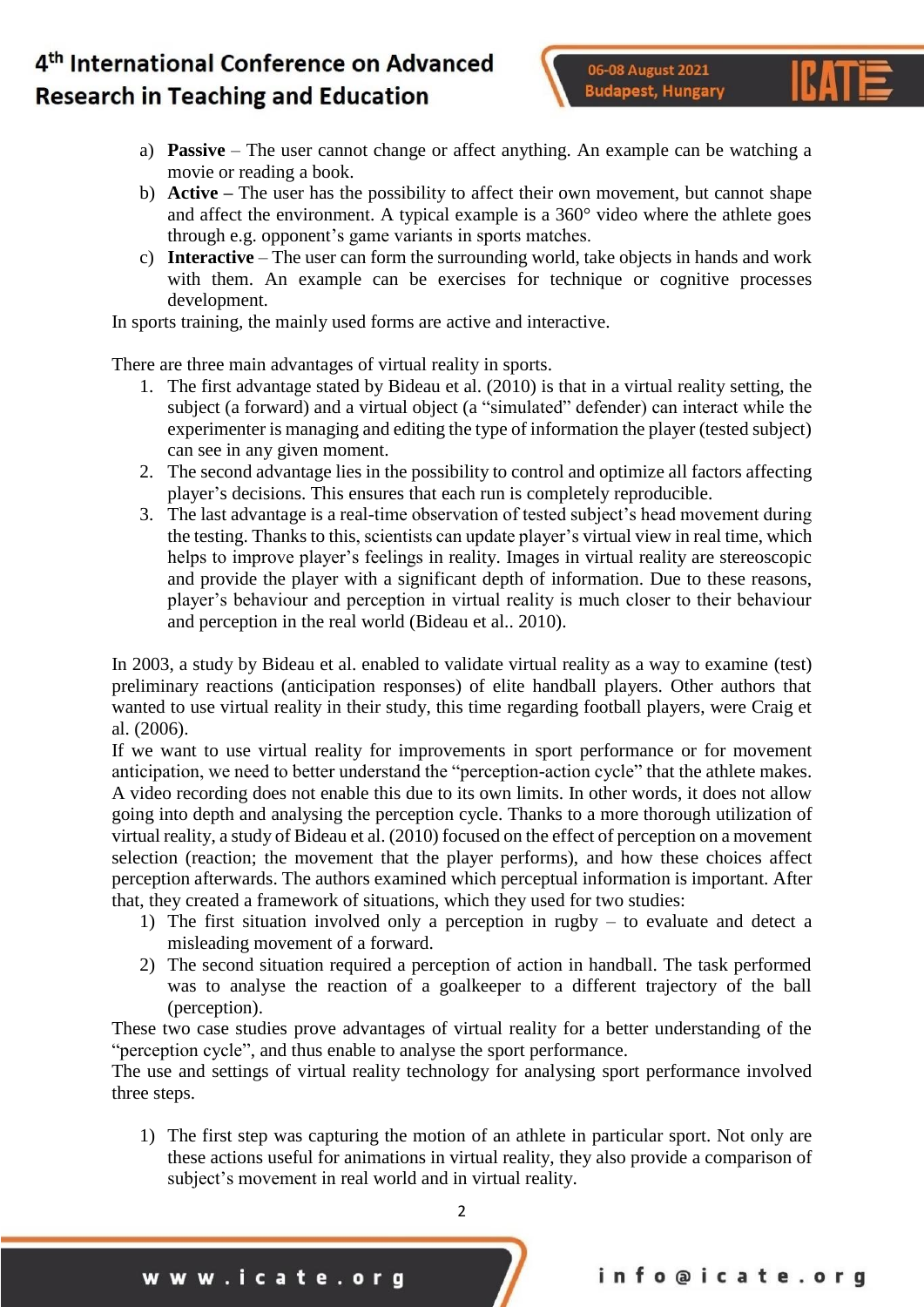06-08 August 2021 **Budapest, Hungary** 



- 2) The second step focused on animation of human movement in virtual reality and adjusting it to specific limitations of virtual reality.
- 3) The third step involved a presentation of moves in a virtual environment.

Although the first two steps are common for all technologies, the third step depends on specific application (technology), as every virtual software has its own strengths and weaknesses.

An example of this is the study with handball goalkeepers, where subjects had to act as in the real world and needed a space for a free movement. The authors therefore opted for a large cylinder screen surrounding the user. On the other hand, the subject in the rugby case study was only identifying its virtual opponent and his deceptive moves. The authors thus used a display placed on the head (HMD). To capture the motion, they used Vicon Motion Analysis System (by Oxford Metrics), which records the athlete's movement in the real world. The recording of players allowed for a deep retrospective biomechanical movement analysis, which showed what (which move) will the forward do to successfully bypass the defender. For the handball case study, authors captured the motion of twelve players and placed additional marks on the ball to capture its trajectory as well.

The use of virtual reality in the rugby case study proved that league players are able to define the final move (direction) of the forward faster than beginners. In the handball case study, the authors evaluated the skill of anticipation using a success rate and time required. Case studies that involved ball trajectory provided a higher percentage of successful reactions.

Vignais et al. (2015) then studied the comparison between the use of video and virtual reality for an analysis of visual information in a particular sport situation. The comparison between a video clip and virtual reality was performed on handball goalkeepers, which were given two tasks. A so-called unconnected task, where the keeper is shown the final destination of the ball, and a so-called connected task, where keepers try to catch the ball in a virtual reality setting. The results of this study proved that goalkeepers were more successful and managed to catch the ball (and thus predict its trajectory) better in a virtual reality than with a video clip.

Another sport where virtual reality was used in research is football. The system CopeFoot designed by De Loor et al. (2008) is supposed to help players learn tactical football decisions and put them into practice. CopeFoot uses contextual reasoning as an educational platform where a player competes or cooperates with an "avatar". The avatar perceives, creates and responds to situations on a football pitch. The avatar for CopeFoot was created and designed to mimic the process of an elite player's decision-making in a real context. In 2011, Bossard et al. picked twelve experienced young football players. Their task was to perform five counterattacks from the middle of the field with two forwards and three defenders. The authors created decision-making models based on objective observations and follow-up interviews with players about solutions of situations from a tactical perspective. These models (patterns) of decision-making were applied in a sequential scenario as well as the CopeFoot system, which were used to train and program the avatar. In the CopeFoot system, the avatar faces and solves tactical problems and interacts with the player, thus jointly creating relevant solutions to these situations. However, one disadvantage of the system prevails, because the effect of training connecting cognitive (tactical solutions) and kinetic operations (carrying out tactical moves) remains unknown.

Virtual reality does not emerge only in team sports. The goal of one study in rowing was to test the performance, motivation and emotional impact on aerobic exercise in virtual reality, where an individual trains alone or with other people (rivals). The group training in virtual reality demonstrated a better output performance than the group that did not train in virtual reality.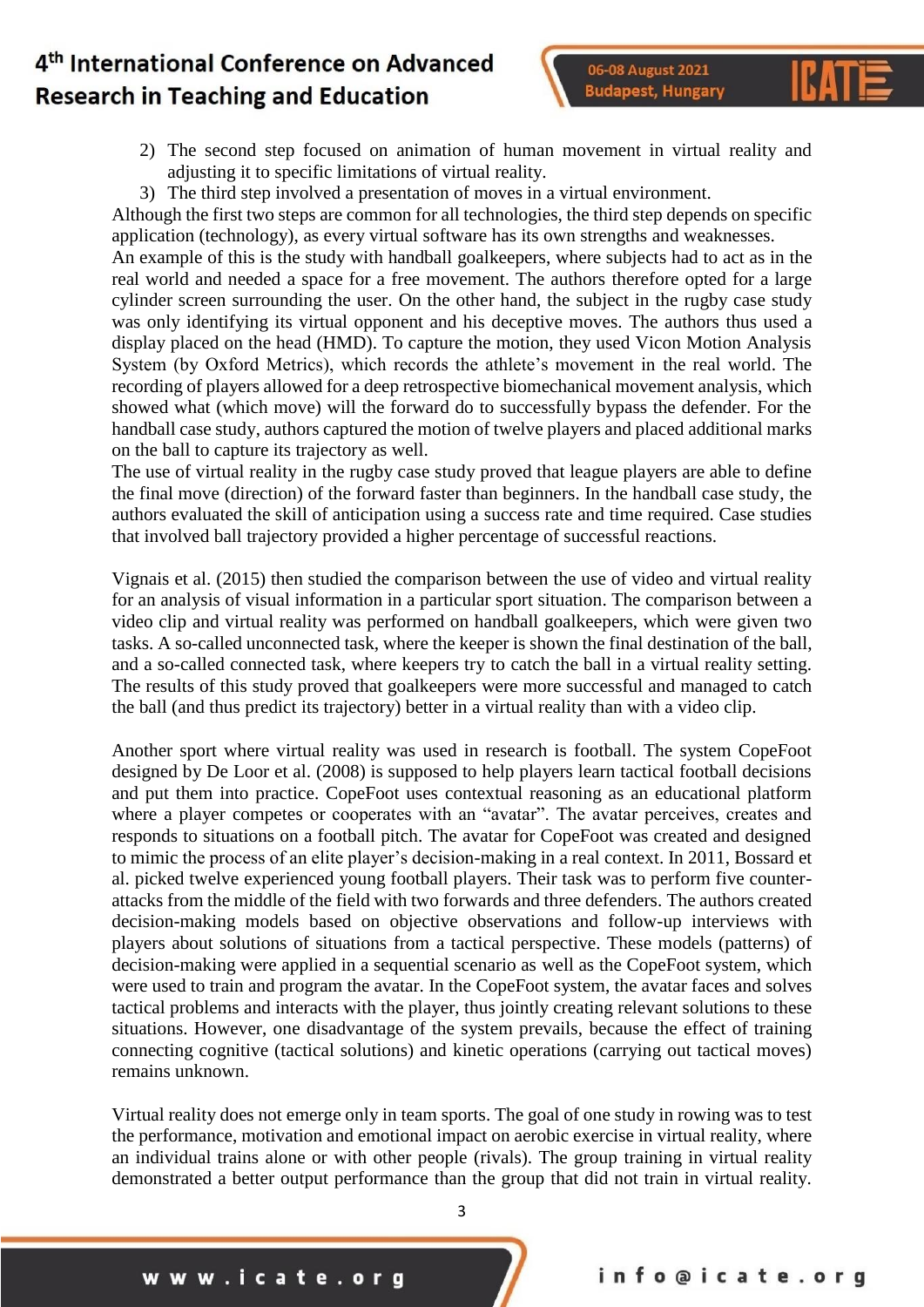06-08 August 2021 **Budapest, Hungary** 



Despite this fact, participants in virtual reality did not feel like they made more physical effort and deemed the ride more pleasant in comparison to those that did not ride in virtual reality. The conclusion is that virtual reality improves the performance and emotional response to aerobic exercise. Performance effects are also fostered by the presence of other riders in virtual reality (Murray et al., 2015).

The use of virtual reality in physical education is discussed as well. A study by Pasco, D. (2013) predicts a more effective utilization of virtual reality to support physical education (physical activity), thus pushing for conceptual changes in the teaching of physical education.

## **2. Body of paper**

### **2.1 Formulating the problem**

Very little is known about the use of virtual reality in sports so far, mainly in its use for a specific sports training, which is especially true for ice hockey. Is it therefore possible to use virtual reality for ice hockey training? One component of the technical-tactical element is also the so-called specific ice hockey thinking. This aspect is easily observable in player's game performance, but as of today there is no way to measure and define it in exact values. Is the specific ice hockey thinking measurable at all, and could the tool for its assessment be a virtual reality program?

### **2.2 Aim of the work**

The aim of this work is to discover the relations between variables consisting of selected game skills and cognitive skills.

### **2.3. Research methodology**

The research is designed as a correlation research with the aim of detecting connections between variables. By using a correlation research method, a relationship degree (relationship closeness) between two variables will be determined. Connections and the relationship closeness will be expressed by correlations.

The testing took place in a virtual reality laboratory. At the beginning, players with no prior experience with virtual reality were acquainted with the laboratory equipment. After that, each proband was briefly introduced with the content of the testing and controls of the program used. Before the start of the testing itself, there was always a period for orientation in the virtual setting. The testing involved four tests of cognitive functions and four tests of game skills, hence eight tests in total taking approximately forty-five minutes altogether. Before each individual test, probands were explained its content and principle once more, or they were played a short instructional video directly in the program. The test was never started before the player fully understood it. The player had three attempts for each test. One shortened attempt to try the test, which was not counted into the results, and two measured ninety-second attempts. The break between the attempts was individual. Before the tests of game skills, the proband was handed a pair of hockey gloves and they had the floor calibrated with a special hockey stick for a maximum testing objectivity.

Variables were defined based on literature research and the work of Rulík (2020). The main variables are selected game skills and cognitive functions. Among game skills, experts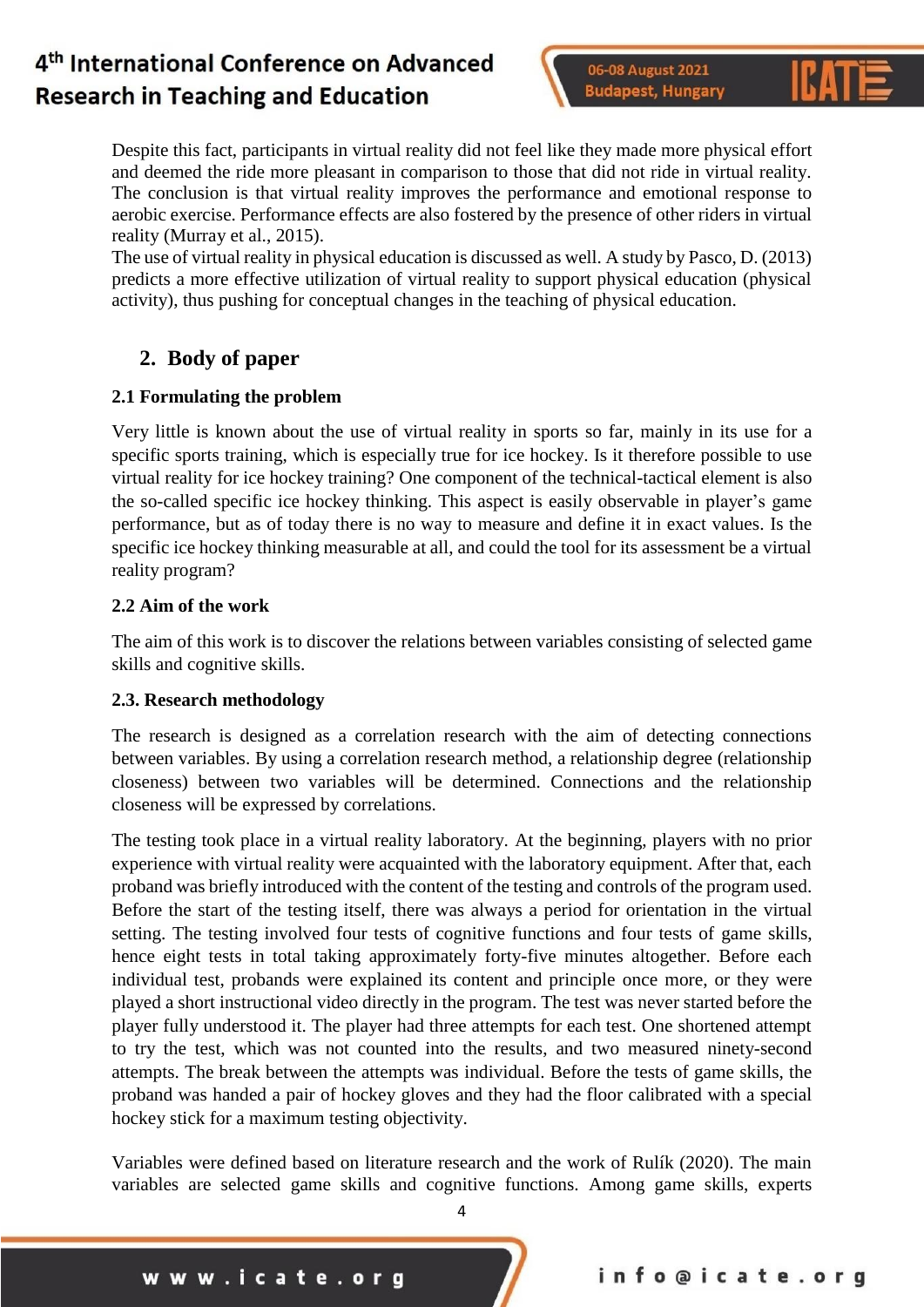06-08 August 2021 **Budapest, Hungary** 



distinguish *release time, spatial orientation, looking for open lanes, verbal communication* and *correct decision*. Cognitive functions consist of *recognition time, multiple objects tracking, detail recognition, time movement anticipation* and *peripheral vision*. All these variables contain partial variables, which then form main variables. Main variables can comprise one to four partial variables.

- a) Game variables  $=$  game reading
	- release time (time to play the puck),
	- spatial orientation (rapid shot + pass success),
	- looking for open lanes (shot on goal, best solution, utilization of open lanes),
	- verbal communication (correct request for a pass)
	- correct decision (ice hockey intelligence)

*Img. 1 – Ice hockey variables*



*Source: Sense Arena*

- b) Cognitive variables  $=$  decision-making
	- recognition time (average time between touches of the puck, recognition time, average time for passing),
	- multiple objects tracking (correct pass, accurate pass),
	- detail recognition (accurate pass),
	- time movement anticipation (correct pass),
	- peripheral vision (playing field coverage).

#### *Img. 2 – Cognitive variables*



*Source: Sense Arena*

*Img. 3 – Set of main variables linking game skills (game reading) and cognitive skills (decision-making)*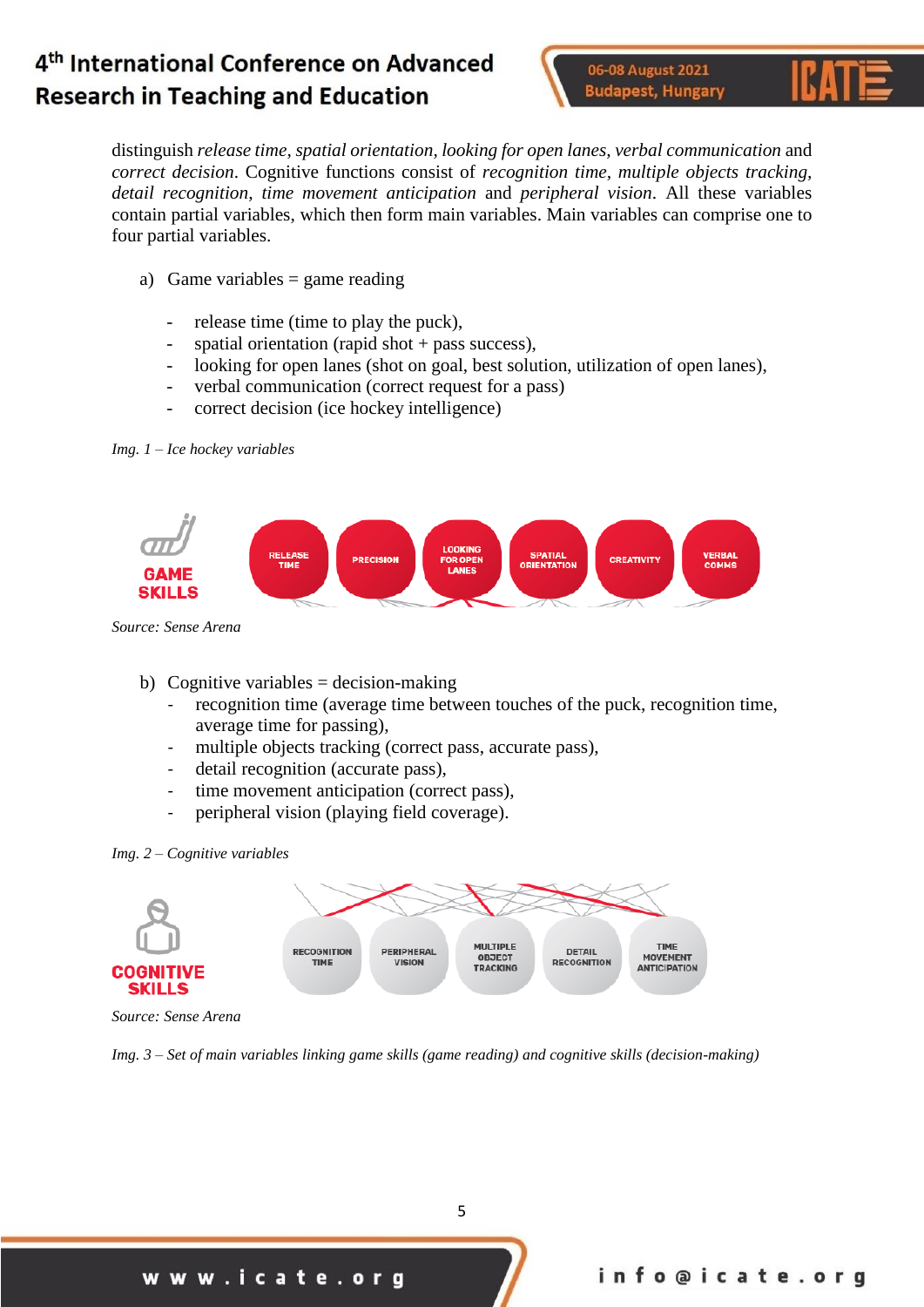#### 4<sup>th</sup> International Conference on Advanced 06-08 August 2021 **Budapest, Hungary Research in Teaching and Education** RELEASE<br>TIME **SPATIAL**<br>**ORIENTATIO VERBAI**<br>COMMS OR OPEN CREATIVITY **PRECISION** SKILLS **MULTIPLE TIME RECOGNITION** PERIPHERAL

*Source: Sense Arena*

**COGNITIVE SKILLS** 

MULTIPLE OBJECT TRACKING The ability to track multiple objects and act accordingly

**DETAIL RECOGNITION** Recognition to detail in order to play effectively

TIME-MOVEMENT ANTICIPATION Anticipation of a moving object trajectory in time

**PERIPHERAL VISION** The ability to have maximum objects in the field of view

**LOOKING FOR OPEN LANES** The ability to create a play for teammates or score

*Source: Sense Arena*

#### **Ice hockey-specific game skills**

#### Release time

*Release time* is the time in which the player is able to solve the situation and play the puck. It is measured from the moment of receiving the puck to the moment of playing it. This variable is a percent form of a partial variable *release time* in milliseconds.

#### Spatial orientation

In ice hockey, *spatial orientation* relates to perception of teammates and opponents. This variable is expressed by the ability to play effectively without the puck, e.g., for how many passes the player can make themselves available and shoot within a certain timeframe. Hence, partial variables of *spatial orientation, rapid shot* and *pass success* are derived from it. *Rapid shot* is the number of shots fired within half a second after receiving the puck, and *pass success* the number of passes for which the player can make themselves available and receive them.

6

### Game reading Decision-making

*Img. 4 – Game reading variables Img. 5 – Decision-making variables*

**REACTION TIME** Time from a stimuli to the first move

**RELEASE TIME** The time from receiving to releasing the puck

SPATIAL ORIENTATION The ability to play w/o the puck in an effective way

**CORRECT DECISION** The hockey decision making

**VERBAL COMMUNICATION** The ability to yell for a pass when open

**DETAIL**<br>RECOGNITION OBJECT **MOVEMENT** TIME **VISION TRACKING** ANTICIPATION

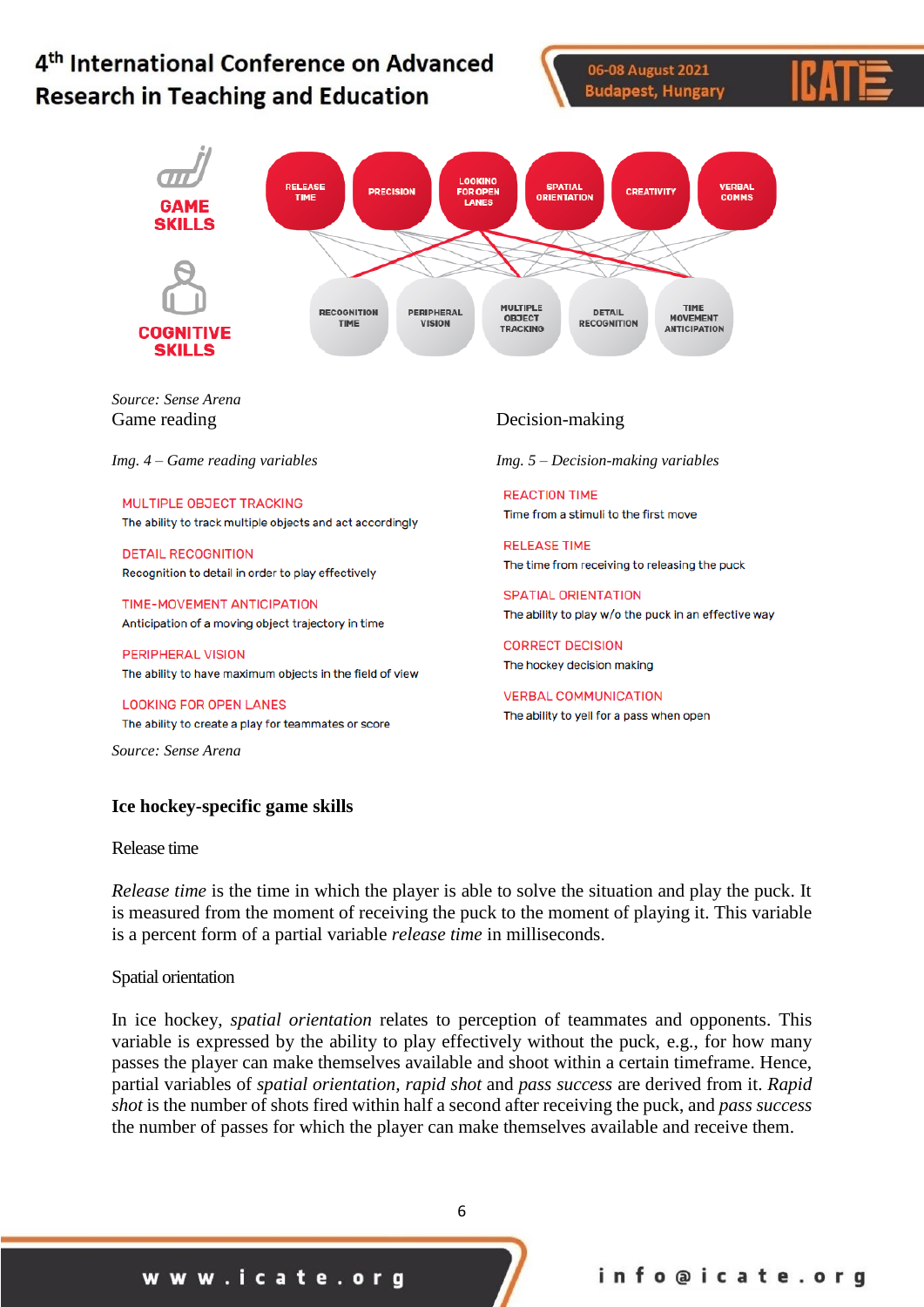



#### Looking for open lanes

This variable determines whether the player is able to find space for a pass or a shot, and perform it in the right moment without it being interfered by an opponent. Partial variables are *shots on goal*, *best solution*, *passes not captured* and *utilization of open lanes*. *Shots on goal* describe the number of shots placed within half of a meter of the goal. *Best solution* is the number of situations solved in the best possible way. *Passes not captured* and *utilization of open lanes* are expressed by their number.

#### Verbal communication

*Verbal communication* assesses whether the player communicates with their teammates loud enough and at the right time. A partial variable is *correct request for a pass*, which is determined by right calls in situations where the player is available.

#### Correct decision

The factor evaluated is whether the player keeps finding the correct and original solutions to situations and is able to use different solutions variably. A partial variable of *correct decision* is called *ice hockey intelligence*, which expresses the number of situations solved the right way.

#### **Cognitive skills**

#### Recognition time

*Recognition time* expresses show long does it take the player to assess and solve the situation at hand. Partial variables are *average time between touches of the puck* in milliseconds, *recognition time* in milliseconds and *average time for passing*, which is the time in which the player can assess the situation and pass the puck.

#### Multiple objects tracking

*Multiple objects tracking* is the ability to track multiple objects at once and react to them. Partial variables are *correct pas*s and *accurate pass 2. Correct pass* expresses the number of passes sent to the player and *accurate pass 2* the number of passes heading directly to the blade of others' stick.

#### Detail recognition

This factor describes recognition of detailed elements that are important in order to play effectively. A partial variable is *accurate pass*, which is the number of passes placed within 60 centimetres from the centre of the blade.

Time movement anticipation

www.icate.org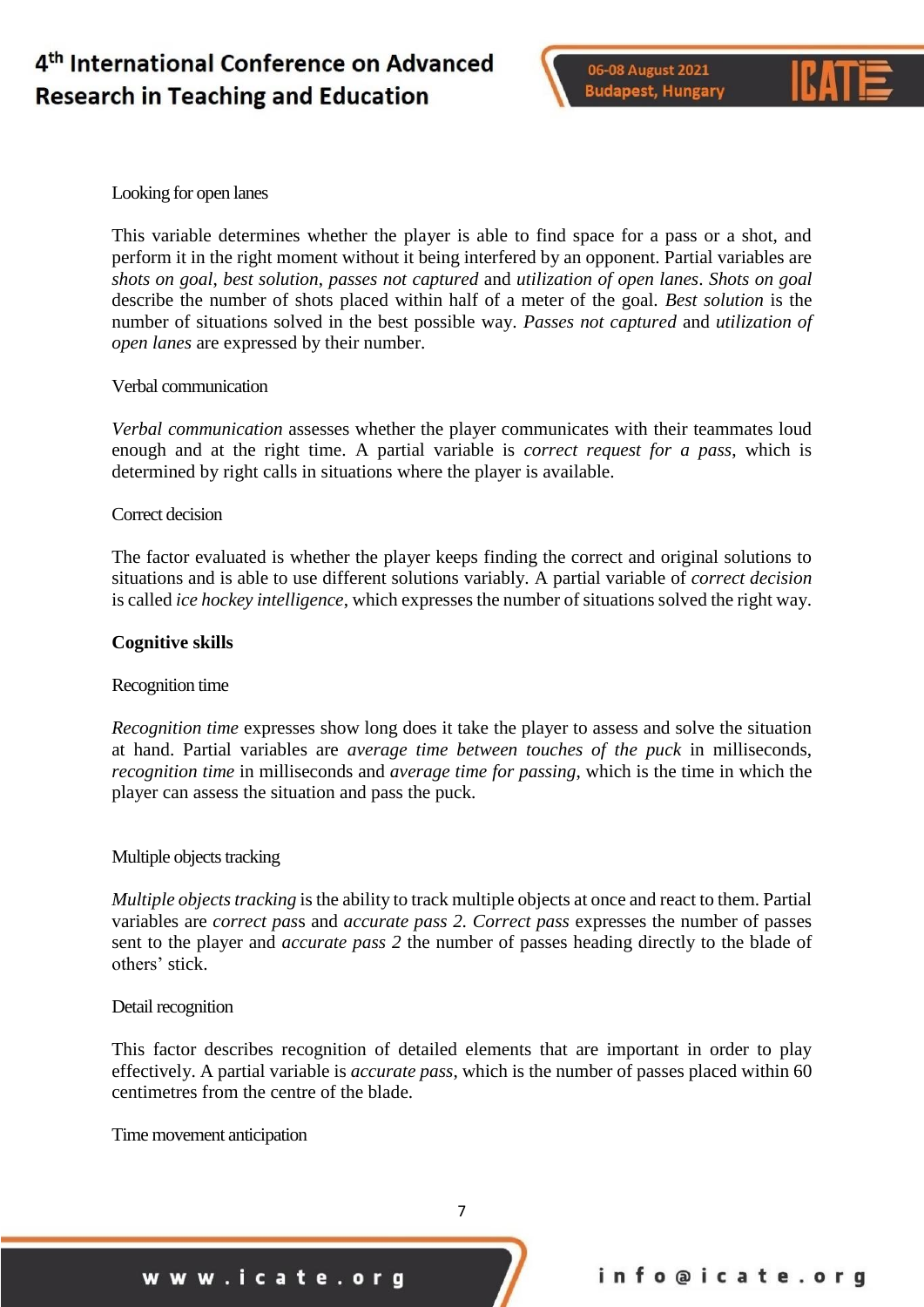06-08 August 2021 **Budapest, Hungary** 



Also simply , anticipation", it is the player's readiness to react and address situations in advance by anticipating e.g. a puck trajectory. A partial variable is *correct pass*, which is expressed as the number of passes sent to the player.

Peripheral vision

This variable expresses the ability to perceive the maximum number of objects in the field of view. A partial variable is *playing field coverage*, which is the time in seconds during which the player has other players in the field of view.

### **2.4 Statistical evaluation**

To evaluate results and compare main variables, a correlation matrix was used together with creating graphics in the statistical software "R". Partial correlations were used as well, and showed the dependency of one variable on another while eliminating effects of other variables. Laterality index of variables was also calculated, and turned out to be a key part of the evaluation.

### **2.5 Results**

Values between 0.44 to 0.53 were moderate correlations. These are correlation relationship between the variables pairs *looking for open lanes* and *time movement anticipation*, *spatial orientation* and *multiple objects tracking*, *time movement anticipation* and *multiple objects tracking*, and *spatial orientation* and *release time*.

A strong correlation was found between *correct decision* and *looking for open lanes* with the value of 0,58.

|            | REL.T.  | SΟ      | VC      | <b>LOL</b> | CD   | DC      | REC.T.  | TMA     |
|------------|---------|---------|---------|------------|------|---------|---------|---------|
| REL.T.     |         | 0,44    | $-0,27$ | 0,37       | 0,08 | $-0,06$ | 0,20    | 0,37    |
| <b>SO</b>  | 0,44    |         | $-0,13$ | 0,23       | 0,01 | 0,08    | 0,25    | 0,30    |
| VC         | $-0,27$ | $-0,13$ |         | $-0,07$    | 0,00 | 0,00    | $-0,01$ | $-0,16$ |
| <b>LOL</b> | 0,37    | 0,23    | $-0,07$ |            | 0,58 | 0,09    | 0,15    | 0,53    |
| <b>CD</b>  | 0,08    | 0,01    | 0,00    | 0,58       |      | 0,09    | 0,06    | 0,22    |
| DC         | $-0.06$ | 0,08    | 0,00    | 0,09       | 0,09 |         | $-0,02$ | 0,17    |
| REC.T.     | 0,20    | 0,25    | $-0,01$ | 0,15       | 0,06 | $-0,02$ |         | 0,24    |
| <b>TMA</b> | 0,37    | 0,30    | $-0,16$ | 0,53       | 0,22 | 0,17    | 0,24    |         |
| <b>MOT</b> | 0,26    | 0,52    | $-0,08$ | 0,37       | 0,25 | 0.29    | 0,21    | 0,44    |
| PV         | 0,37    | 0,25    | $-0,03$ | 0,34       | 0.21 | 0,13    | 0,06    | 0,24    |

*Chart 1 – Correlations of main variables*

 $* p < 0.05$ 

highlighted correlations are statistically significant at the 5 % level of significance

*Cognitive skills Game skills*

*PV – peripheral vision SO – spatial orientation*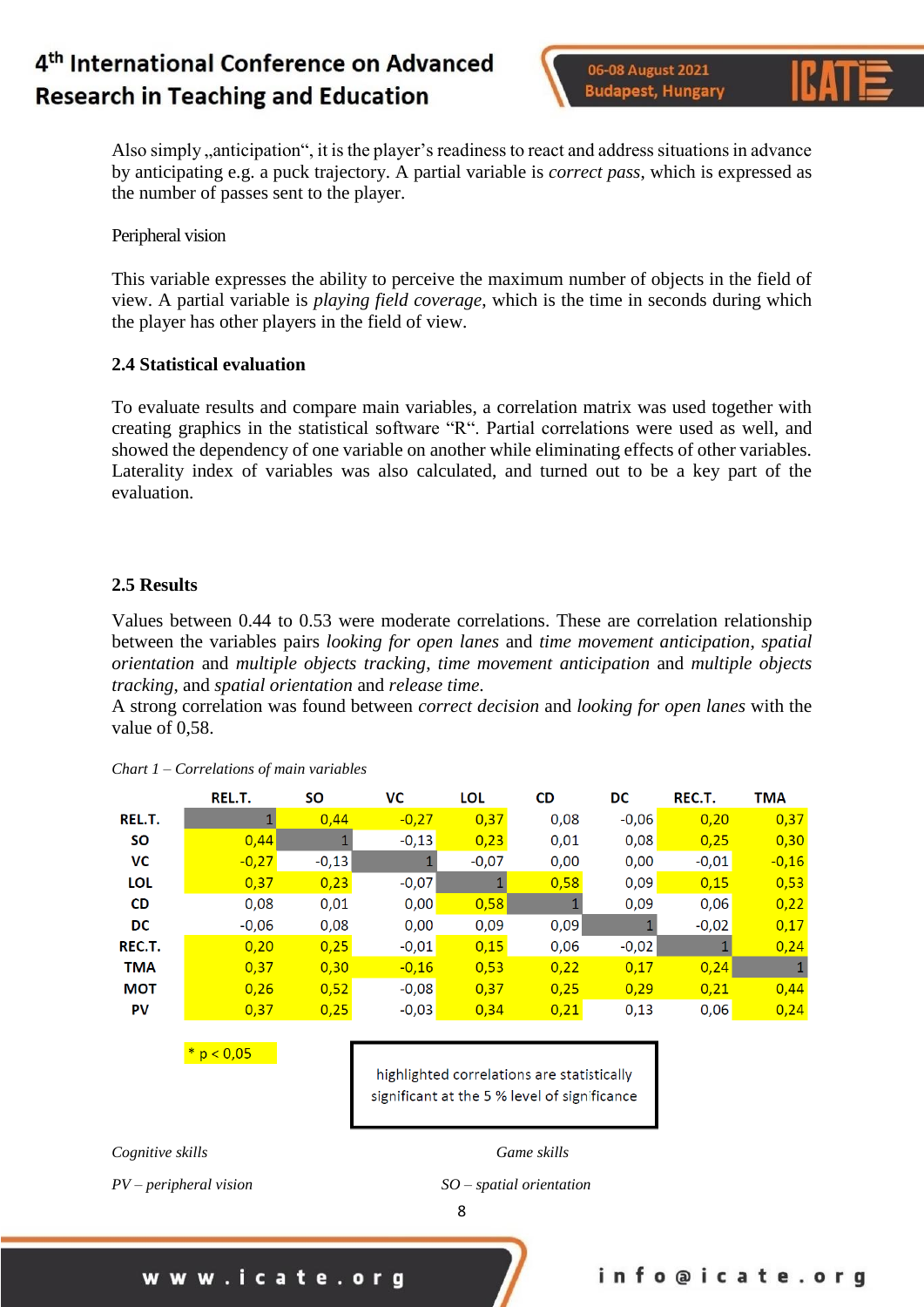06-08 August 2021 **Budapest, Hungary** 



*MOT – multiple objects tracking REL.T. – release time DC – detail recognition VC – verbal communication TMA – time movement anticipation LOL – looking for open lanes REC.T. – recognition time CD – correct decision*

The relationship between *correct decision* and *looking for open lanes*, which was the strongest, is linked by a partial variable *ice hockey intelligence*. Ice hockey-specific intelligence is closely linked to both main variables. Simply said, it is measured by the percentage of cases where the player made a right decision and created an opportunity for a teammate.

Moderate correlations between the variables *looking for open lanes* and *time space anticipation* were not a surprise. If a player is able to anticipate a certain situation as well as movement of teammates and opponents, they are always one step ahead. It is also easier for the player to look for open lanes and opporunities for passes. Other moderate correlations showed up between *spatial orientation* and *multiple objects tracking*, and *time movement anticipation* and *multiple objects tracking*. With a good orientation in space, a player is able to make the right choice about picking a spot, timing moves and passes, tracking of teammates, opponents, goalkeepers and the puck. They can thus track multiple objects and therefore anticipate situation and movement in time and space. The last moderate correlation was identified between *spatial orientation* and *release time*. If a player can orientate themselves in time and space, they can choose the right time to play the puck, either shooting or passing.

### 2.5.1 Correlations of game skills and cognitive skills

*Chart 2 – Correlations of game skills and cognitive skills*

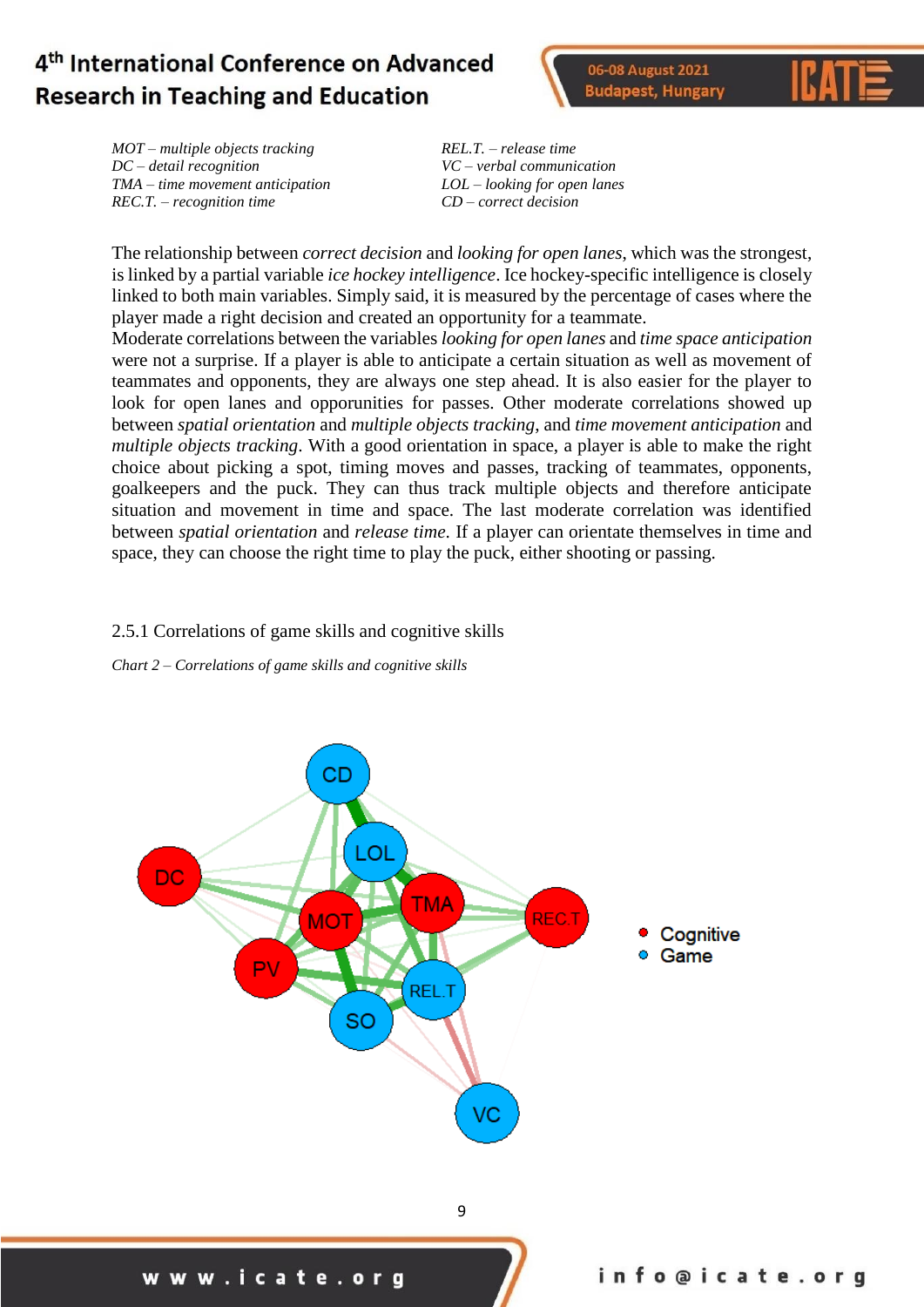



*Cognitive skills Game skills*

*PV – peripheral vision SO – spatial orientation MOT – multiple objects tracking REL.T. – release time DC – detail recognition VC – verbal communication TMA – time movement anticipation LOL – looking for open lanes REC.T. – recognition time CD – correct decision*

A strong relationship was identified between *release time* and *time space anticipation*, which makes sense, as a player who is a skilled anticipator can determine the best time to release the puck. Another logical, strong relationship showed up between *spatial orientation* and *multiple objects tracking*. A player with a good orientation in space can perceive and watch multiple objects at once. A third strong relationship turned out between *looking for open lanes* and *time movement anticipation*. The relationship between *release time* and *peripheral vision* can also be marked as a strong one.

Weaker relationships were identified between *looking for open lanes* and *recognition time*, and between *spatial orientation* and *peripheral vision*. Relationships between *recognition time* and *correct decision* and between *correct decision* and *detail recognition* were very weak.

#### 2.5.2 Partial correlations

*Chart 3 – Partial correlations*

|            | REL.T.  | SΟ      | VС      | LOL  | CD      | DC      | REC.T.  | TMA     |
|------------|---------|---------|---------|------|---------|---------|---------|---------|
| REL.T.     | 1       | 0,28    | $-0,26$ | 0,24 | $-0,16$ | $-0,17$ | 0,10    | 0,07    |
| <b>SO</b>  | 0,28    | 1       | $-0,03$ | 0,12 | $-0,18$ | $-0,07$ | 0,11    | $-0,11$ |
| VC         | $-0,26$ | $-0.03$ |         | 0,09 | $-0.03$ | $-0,03$ | 0,08    | $-0,13$ |
| LOL        | 0,24    | 0,12    | 0,09    | 1    | 0,58    | 0.04    | 0,00    | 0,39    |
| <b>CD</b>  | $-0.16$ | $-0,18$ | $-0,03$ | 0,58 | 1       | $-0.04$ | 0,02    | $-0,13$ |
| DC         | $-0,17$ | $-0,07$ | $-0,03$ | 0,04 | $-0,04$ | 1       | $-0,06$ | 0,03    |
| REC.T.     | 0,10    | 0,11    | 0,08    | 0,00 | 0,02    | $-0.06$ |         | 0.17    |
| <b>TMA</b> | 0,07    | $-0,11$ | $-0,13$ | 0,39 | $-0,13$ | 0,03    | 0,17    |         |
| <b>MOT</b> | $-0.03$ | 0,43    | 0,00    | 0,00 | 0,18    | 0,26    | 0.04    | 0,26    |
| PV         | 0.27    | 0.09    | 0,09    | 0,05 | 0,10    | 0,15    | $-0.05$ | 0,02    |

\*  $p < 0,05$ 

highlighted correlations are statistically significant at the 5 % level of significance

*Cognitive skills Game skills*

*PV – peripheral vision SO – spatial orientation MOT – multiple objects tracking REL.T. – release time DC – detail recognition VC – verbal communication TMA – time movement anticipation LOL – looking for open lanes REC.T. – recognition time CD – correct decision*

Partial correlations can be interpreted as linear dependencies of one variable on another while eliminating effects of other variables. The chart below illustrates e.g. a strong positive dependency between *spatial orientation* and *multiple objects tracking* without the influence of other variables. Similarly, a strong dependency can be observed between *correct decision* and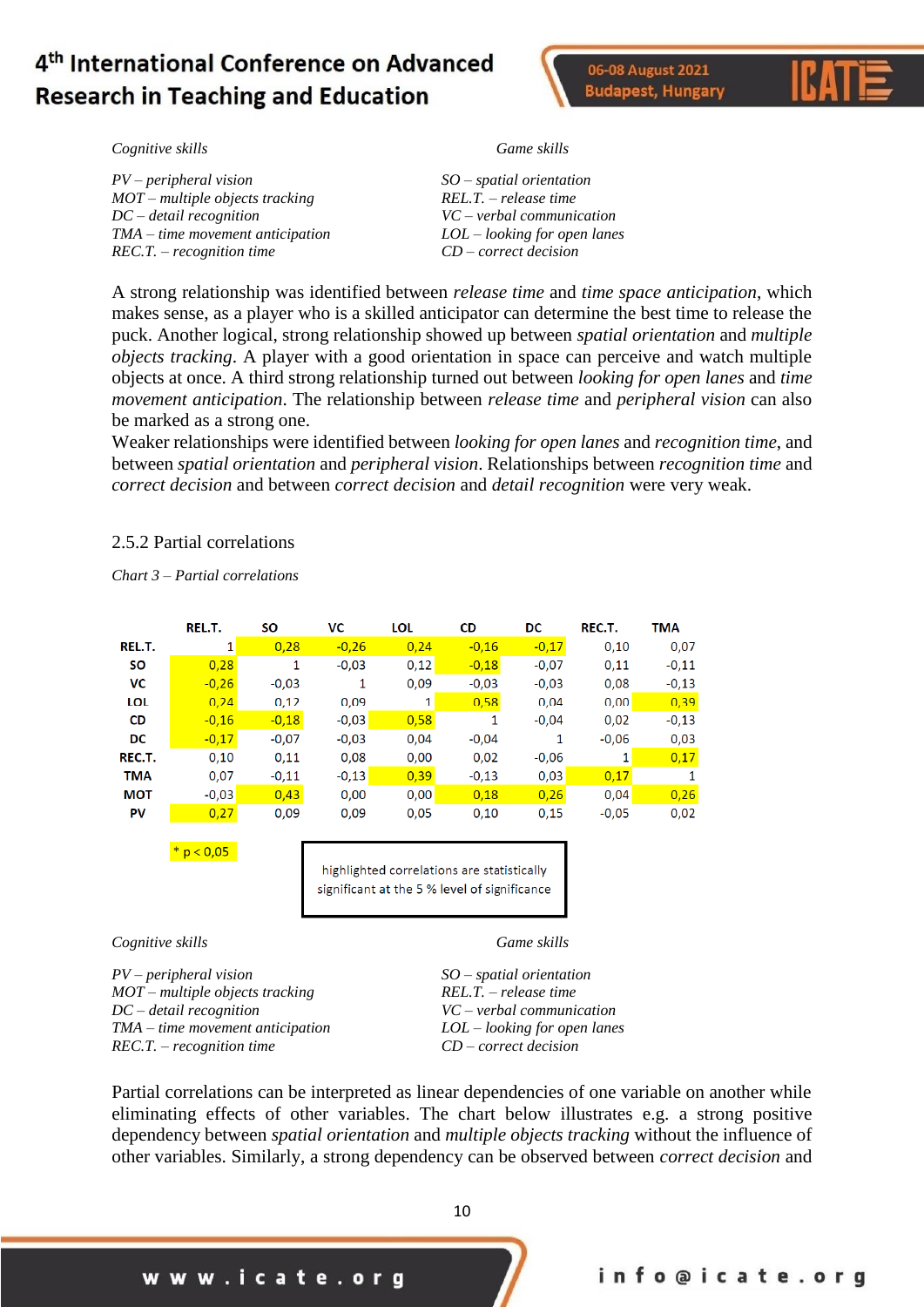06-08 August 2021 **Budapest, Hungary** 



*looking for open lanes*. Key variables are also visible in the chart, as they are in the middle of it.





#### 2.5.3 Centrality indices

Variables highlighted in yellow in the chart below can be considered as key variables because of their high centrality index. Three of them are game skills (*release time, spatial orientation, looking for open lanes*) and two are cognitive skills (*time movement anticipation and multiple objects tracking*). Based on this fact, we can state that it is possible to use virtual reality as a training tool for ice hockey-specific training, especially for detecting ice hockey-specific thinking.

#### *Chart 5 – Centrality indices*

|                                  | Strenght | Closeness  | <b>Betweenness</b> |
|----------------------------------|----------|------------|--------------------|
| <b>Release time</b>              | 0,788455 | 0,01109251 | 26                 |
| <b>Spatial orientation</b>       | 0,666901 | 0,01090089 | 12                 |
| <b>Verbal communication</b>      | 0,133927 | 0,00655126 | 0                  |
| <b>Looking for open lanes</b>    | 1,045073 | 0,0111882  | 28                 |
| <b>Correct decision</b>          | 0,445906 | 0,00920896 | O                  |
| <b>Detail recognition</b>        | 0,123624 | 0,00658846 | $\Omega$           |
| Rozpoznavaci_cas                 | 0,20236  | 0,00606698 | O                  |
| <b>Recognition time</b>          | 0,667313 | 0,0111291  | 22                 |
| <b>Multiple objects tracking</b> | 0.75366  | 0,01148527 | 18                 |
| <b>Peripheral vision</b>         | 0.327504 | 0,00796741 | $\Omega$           |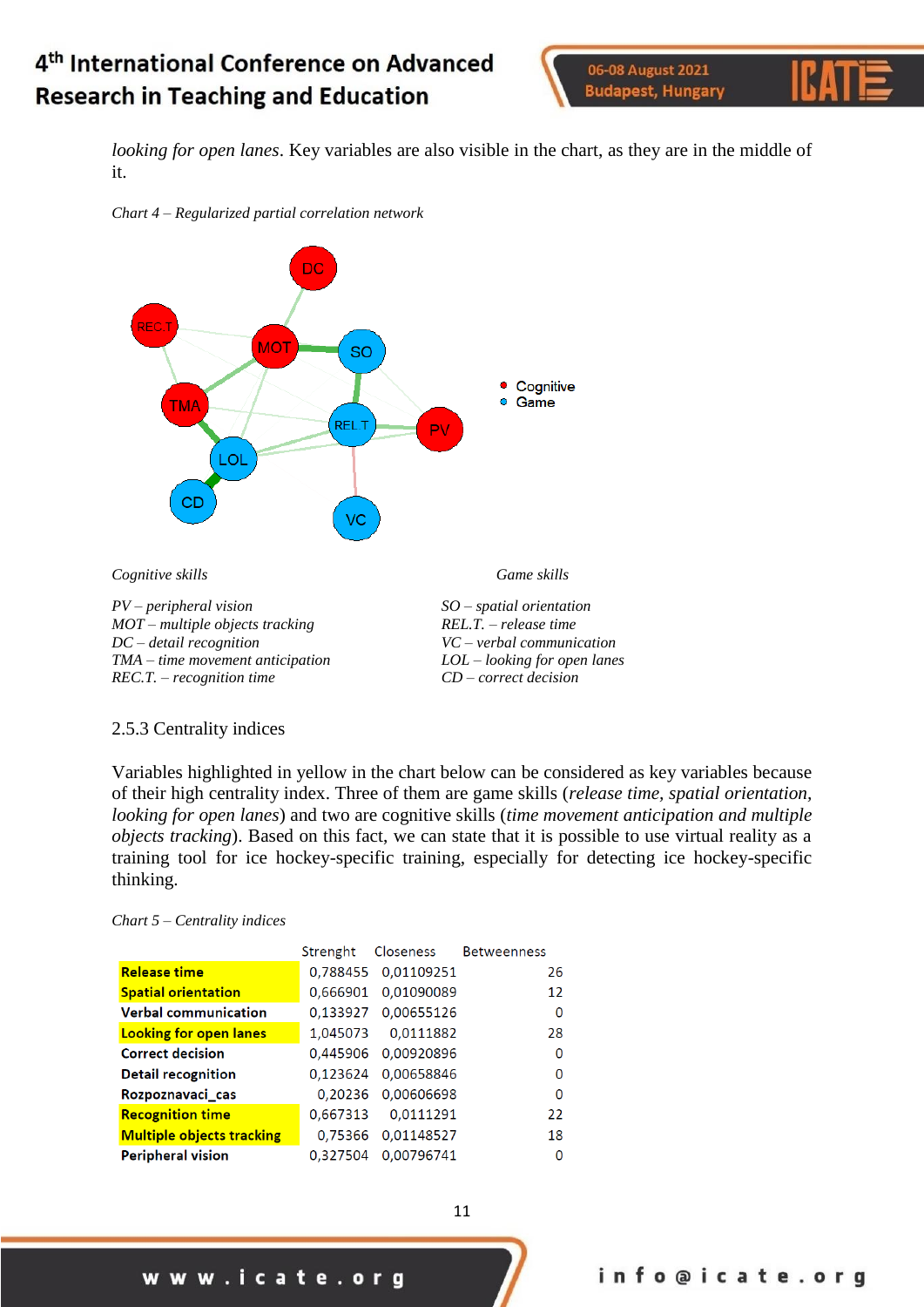



*Chart 6 – Key variables*



#### **2.6 Discussion**

Moderate relationships were identified in four main variables, and a strong relationship in one correlation. Due to the results above, we can say that the level of cognitive skills affects ice hocey-specific game skills and activities. Thus, cognitive skills training can improve game skills as well. Four strong relationships between game skills and cognitive skills were found, which implies that cognitive skills affect game skills, and vice versa. A well-timed and accurate pass of a player is based on *peripheral vision*, *spatial orientation*, *multiple objects tracking* and *time movement anticipation*. All these factors also affect the time to play the puck or shooting speed. If a player is able to correctly and timely evaluate the viability of a pass or a shot, they can become very successful. While eliminating the influence of other variables, a strong positive dependency was found between *spatial orientation* and *multiple objects tracking*. In the same way (free from external effects), we can observe a strong dependency between co*rrect decision* and *looking for open lanes*.

The results showed five main and key variables in total, three being game skills – *release time*, *spatial orientation* and *looking for open lanes*, and two being cognitive skills – *time movement anticipation* and *multiple objects tracking*.

### **3. Conclusion**

#### **Acknowledgment**

The research evaluation, which stems from the aim of this work, proved that the variables determining a specific ice hockey thinking were operationalized as main variables in virtual reality. These main variables then consist of selected game skills, cognitive skills and their partial variables. The results also made clear that moderate and strong relationships were found across all levels of variables. Based on the results, it can be said that virtual reality can be used as a training tool for ice hockey players, especially for developing cognitive skills, which then